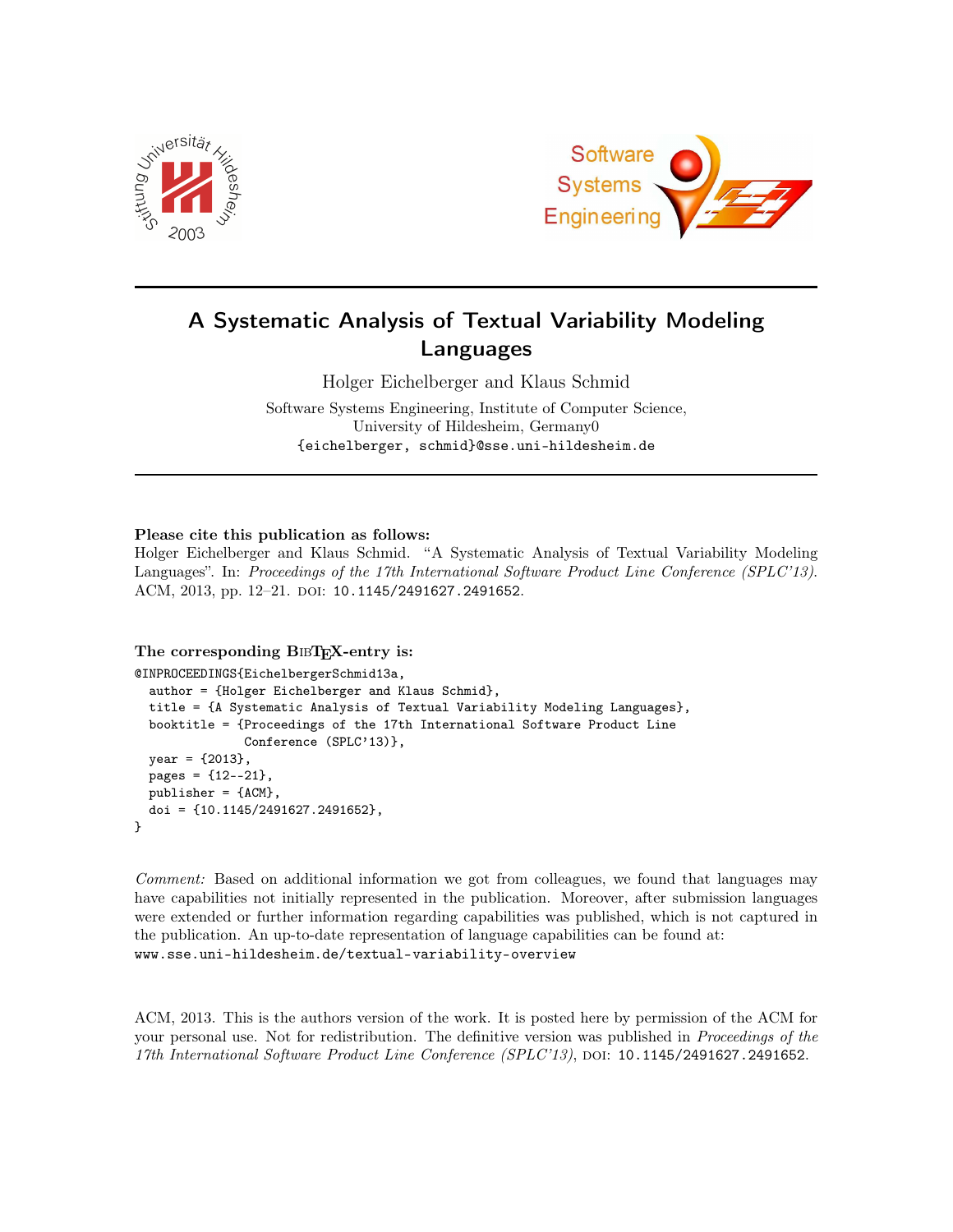# A Systematic Analysis of Textual Variability Modeling Languages

Holger Eichelberger University of Hildesheim Marienburger Platz 22 31141 Hildesheim, Germany +49 5121 883 762 eichelberger@sse.uni-hildesheim.de

## ABSTRACT

Industrial variability models tend to grow in size and complexity due to ever-increasing functionality and complexity of software systems. Some authors report on variability models specifying several thousands of variabilities. However, traditional variability modeling approaches do not seem to scale adequately to cope with size and complexity of such models. Recently, textual variability modeling languages have been advocated as one scalable solution.

In this paper, we provide a systematic analysis of the capabilities of current textual variability modeling languages, in particular regarding variability management in the large. Towards this aim, we define a classification schema consisting of five dimensions, classify ten different textual variability modeling languages using the classification schema and provide an analysis. In summary, some textual variability modeling languages go beyond textual representations of traditional variability modeling approaches and provide sophisticated modeling concepts and constraint languages. Three textual variability modeling approaches already support mechanisms for large-scale variability modeling such as model composition, modularization, or evolution support.

## Categories and Subject Descriptors

D.2.1 [Requirements/Specifications]: *Languages*; D.2.13 [Reusable Software]: *Domain engineering*; D.3.3 [Language Constructs and Features]: *Constraints*;

## General Terms

Languages, Design, Theory, Management.

## Keywords

Software product lines, variability management, textual variability modeling, variability modeling in the large, scalability.

## 1. INTRODUCTION

Variability modeling is at the heart of software product line engineering [28, 34]. Many approaches to variability modeling have been developed over time. Currently, the most frequently

Permission to make digital or hard copies of all or part of this work for personal or classroom use is granted without fee provided that copies are not made or distributed for profit or commercial advantage and that copies bear this notice and the full citation on the first page. Copyrights for components of this work owned by others than ACM must be honored. Abstracting with credit is permitted. To copy otherwise, or republish, to post on servers or to redistribute to lists, requires prior specific permission and/or a fee. Request permissions from Permissions@acm.org.

SPLC 2013, August 26 - 30 2013, Tokyo, Japan Copyright 2013 ACM 978-1-4503-1968-3/13/08…\$15.00. http://dx.doi.org/10.1145/2491627.2491652

Klaus Schmid University of Hildesheim Marienburger Platz 22 31141 Hildesheim, Germany +49 5121 883 760 schmid@sse.uni-hildesheim.de

used family of approaches in industrial practice is feature modeling [8], which was initially introduced in [27]. Further approaches include decision modeling [18, 44] or orthogonal variability modeling [34] and several others*.* Today, many variations of these basic approaches exist. For some of them the semantic equivalence of their modeling concepts has been shown, e.g., for free feature diagrams in [43] and for basic decision modeling and feature modeling in [20].

Currently, the focus of research in variability modeling is changing. As noted in [8, 11], size and complexity of variability models is increasing. Nowadays, industrial variability models may cover several thousand variabilities [8] or even up to more than 190.000 variabilities [11]. Thus, a new demanding question in variability modeling is *"Which variability modeling concepts are needed to support variability modeling in the large?"* 

While graphical (tree-based) variability modeling approaches have a long tradition in product line engineering, they do not scale well in the context of such large models [10]. Some reasons stated in literature are that the creation of large industry-size variability models using a graphical language is difficult and requires dedicated tool support [10, 16], that some elements such as (textual) attributes and cross-tree constraints tend to clutter the layout [10, 16]. Also the (complete) layout of (feature) trees typically requires large physical dimensions, thus, impacting understandability [10]. This is one of the reasons why textual variability modeling languages increasingly attract attention. Further, textual variability modeling languages may also ease the integration into existing text-based or batch-oriented production processes and it is more easily possible to automatically create many different variants.

As part of this trend, recently, several textual variability modeling languages such as VSL [1], FAMILIAR [2], Clafer [4], TVL [16] and VELVET [38] have been invented to provide solutions to the issues of traditional graphical models in variability management. It seems, these languages (including one developed by of the authors) have been mostly created independently from each other. Thus, we believe that much can be gained from creating an overview on the most relevant existing textual variability modeling languages to study their conceptual approaches and to analyze their differences and commonalities in order to provide further input for the evolution of variability modeling languages. Besides providing the user of such technologies with a sound basis for selecting one of them over the other, the goal is also to inform future research, as strengths of one language can translate into improvement potential for another and common weaknesses may translate into future research challenges.

Therefore, we will target in this paper two research questions: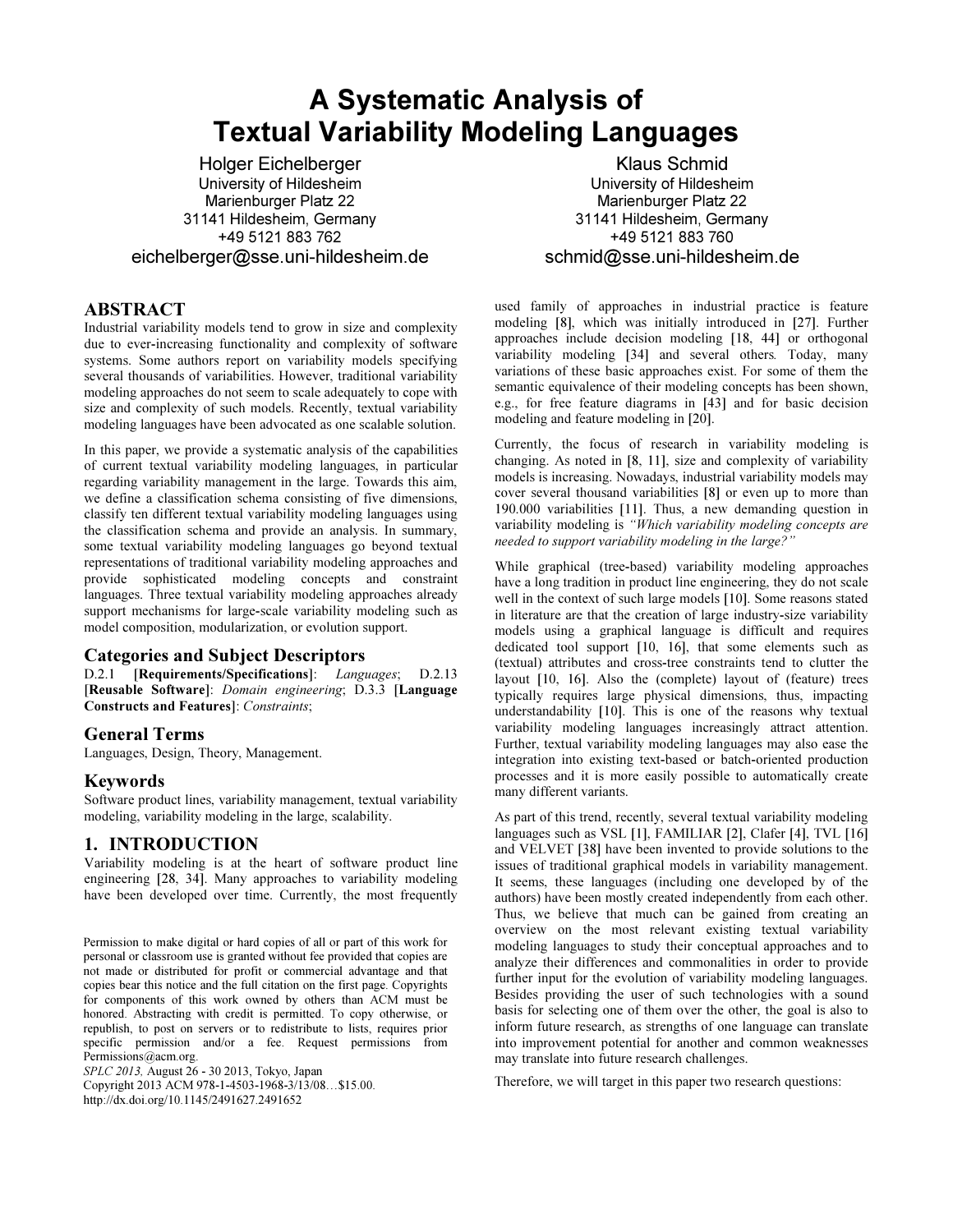*RQ1: Which modeling concepts are provided by current textual variability modeling languages?* Or from a different point of view: Are textual variability modeling languages just a textual representation of traditional variability modeling approaches?

*RQ2: Which concepts do current textual variability modeling languages support for variability modeling in the large?* As discussed above, several textual variability modeling languages were invented to overcome the issues of graphical variability modeling languages, in particular regarding their support for large-size variability [10, 16]. Thus, we are interested in the specific concepts provided by textual variability modeling languages to support models containing thousands of variabilities.

The contribution of this paper is a systematic analysis of ten current textual variability modeling languages. Our analysis will help in collecting and structuring the current knowledge about textual variability modeling languages. As surveys or comparisons about such languages are missing, the underlying knowledge is currently distributed over several publications. We will summarize this knowledge and based on our analysis, our contribution will provide an overview and fill this gap in terms of answering RQ1 and RQ2.

This paper is structured as follows. In the next section, we will discuss related work. In Section 3, we will introduce our classification schema. In Section 4, we will briefly introduce the ten textual variability modeling languages and their individual background. In Section 5, we will then compare these ten variability modeling languages according to our classification schema. In Section 6, we will summarize and discuss the results of the comparison. Finally, in Section 7, we will conclude.

#### 2. RELATED WORK

Several surveys and analyses of variability modeling have been published so far. *Focused analyses* compare variability modeling languages within one family of modeling approaches, while *broad analyses* target multiple families. We will first discuss focused analyses and then broad analysis. However, as we will show below, so far there is no specific comparison of textual variability modeling languages.

*Focused analyses* compare approaches within one family. We will start with focused analyses on traditional variability modeling and then continue with work on textual languages in variability management. Classen et al. [17] compare the definition of the term "feature" in eight different feature modeling approaches, but the authors do not analyze the specific modeling capabilities of the approaches. Schobbens et al. [43] survey feature diagram variants to derive a common syntax as well as a common formal semantics. Schmid et al. [42] compare multiple aspects of five different decision modeling approaches, ranging from modeling capabilities to product derivation support. Benavides et al. [7] review feature modeling concepts of 42 different feature modeling approaches. Although these analyses are not specific to textual variability modeling, we will consider some of the aspects analyzed in [7, 42, 43] as a foundation for our classification schema in this paper.

Some work provides a focused analysis of textual languages in variability management. Classen et al. [16] briefly compare nine textual feature modeling languages as part of a related work discussion and include also languages which are not designed for human-readability such as the file format of pure::variants [9]. In this paper, we will not consider such approaches but, instead, we will include recent approaches to textual variability modeling.

Günther et al. [24] compare languages for realizing variability (called configuration languages in [24]). Such languages specify how to turn a product configuration into structural and behavioral program modifications in order to realize individual variabilities. The authors analyze these configuration languages in seven dimensions. Although this work is not directly on (textual) variability modeling languages, it provides three interesting aspects for large-scale variability modeling, namely composition as applied to variability modeling in [19, 23, 39], extensibility [39] and modularity [39].

*Broad analyses* compare approaches from multiple families. Berger et al. [8] describe a recent empirical study on the use of variability modeling approaches in industry. Chen et al. [13] surveyed variability management approaches with respect to their evolution over time. Istoan et al. [25] classify variability modeling approaches on the meta-model level, in particular in terms of the different types of models and their use in product line engineering. However, all three studies do not discuss modeling concepts in detail. Czarnecki et al. [18] compare multiple aspects of decision modeling and feature modeling concepts in general including modeling concepts and semantic richness. We will also take the analyzed aspects in [18] into account as a basis for our classification schema.

In summary, several publications target the analysis, comparison and classification of variability modeling approaches. Most of them focus on traditional variability modeling, while only [16] compares textual variability modeling languages as a basis for a benchmark of a new textual language. Thus, according to our best knowledge, currently no other survey explicitly classifies and compares the modeling capabilities of textual variability modeling languages on a detailed level.

## 3. CLASSIFICATION SCHEMA

In this section, we introduce the schema we use for the classification of textual variability modeling languages. First, we define some basic concepts. Then, we use them to describe the individual dimensions of our classification schema.

The *problem space* contains elements describing *what* the systems in a given domain must do. The problem space can be characterized by activities of domain modeling. In contrast, the *solution space* details *how* the elements in the problem space can be realized, e.g., by an architecture model of a specific system. A variability model defines the *configuration space* of a software product line as a particular view on the problem space. The configuration space is defined by *configurable elements,* each representing an individual variability. A *configuration* specifies the resolutions of the configurable elements and, thus, defines the instantiation of the generic artifacts implementing the variabilities in the solution space. A configuration may be *complete*, i.e., specific values are assigned to all configurable elements, or *partial*, i.e., no resolution value is given for at least one configuration element (see also staged configurations in [20]). *Constraints* are expressions over configurable elements specifying the validity of configurations.

For deriving a classification schema, we decomposed the research questions them into individual aspects which operationalize the respective question. Basically, we aimed at one dimension of analysis aspects for each research question. However, the number of aspects we obtained for RQ1 was rather diverse so that we structured the aspects for RQ1 into three top-level dimensions. The fourth top-level dimension targets RQ2, while the last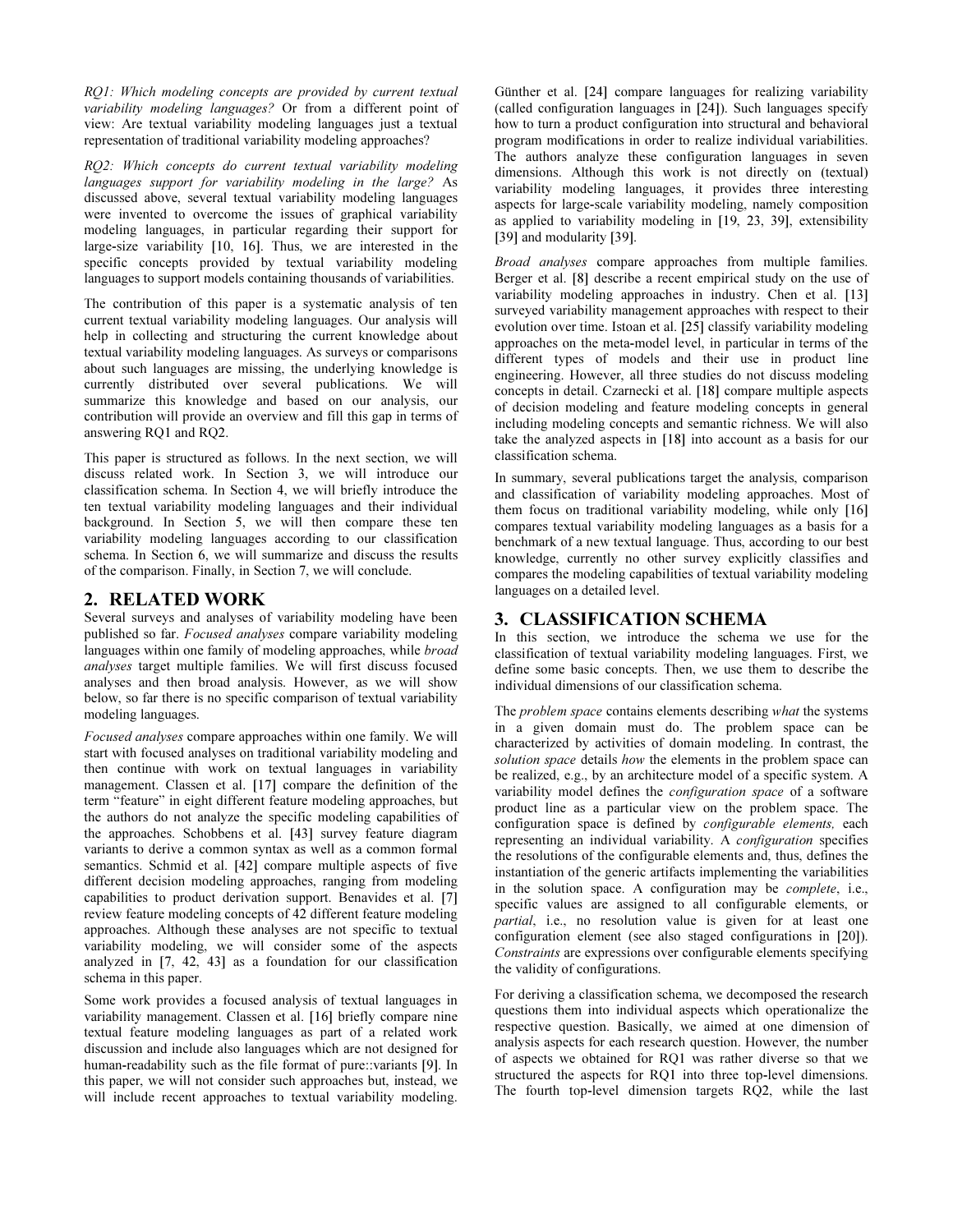dimension aims at collecting some general characteristics about the textual languages. Our five top-level dimensions are:

- Capabilities of configurable elements (RQ1)
- Constraint support (RQ1)
- Configuration support (RQ1)
- Variability modeling in the large (RQ2)
- Language characteristics

We will now detail these five top-level dimensions. As part of the individual discussions of the dimensions we will refer to those analysis aspects which are already mentioned in literature and subsumed by our classification schema.

D1.Configurable elements: This dimension characterizes the capabilities of configurable elements themselves.

- *Forms of variation [22, 43]:* We will characterize the basic capabilities of a textual variability modeling approach according to its support for forms of variation such as optional, alternative or multiple selection [7*,* 28, 34]. Further, we consider extension [22, 39], i.e., variability without a predefined range of possible variations. Extension is important in open-world scenarios such as service-based systems or ecosystem.
- *Unit of variability [18]:* This aspect characterizes the predominant modeling concept such as "feature" in feature-related languages.
- *Attached information:* Can additional information such as (feature) attributes [16], binding times [18, 43] or even arbitrary metadata be attached to a configurable element? Attached information can be used to provide different levels of additional information characterizing a customizable element.
- *Data types [18, 42]:* Similar to programming languages, a variability modeling language may be typed. Typically, some basic types are given such as Boolean or Integer. Further, the language may provide mechanisms for creating user-defined types such as enumerations or structs (groups of configurable elements of possibly different types) or containers (sets of unnamed configurable elements of the same type). However, we have to differentiate whether the customizable elements or the attached information is typed. Typed configurable elements can be used to represent the form of variation, such as an enumeration may be used to express an alternative selection. Also attached information may be typed.
- *Cardinalities [7, 16]*: Cardinality denotes how many instances of a configurable element can be part of a configuration. The cardinality may be specified explicitly, implicitly through the data type of a configurable element or even in terms of constraints. Thus, we will consider cardinality as an aspect in this as well as in the constraint support dimension.
- *References:* Does the language allow references among configurable elements? At first glance, references do not seem to be a big deal as they can be understood as aliases to configurable elements. However, dependent on the actual semantics, references can be used to share

configurations or to even configure networks of configurable elements. As several textual languages provide the concept of references, we will explicitly address references as an analysis aspect and not as a (derived) datatype as this is for example done in [42].

- D2.Constraint support [7, 16, 18, 42, 43]: Typically, a variability modeling language supports some form of constraints among customizable elements to specify valid configurations. However, the support for constraints may differ significantly ranging from simple excludes-/requiresdependencies [7], over propositional logic and propositional logic with relational expressions up to first-order logic or even temporal logic. In addition, constraints may contain (arithmetic) expressions to calculate values, specify details of cardinalities or define constraints on data types.
- D3. Configuration support: Often, a variability modeling language focuses on the customizable elements and their interdependencies but not on specific configurations. However, a textual variability modeling language can provide means for specifying (partial or complete) configurations in an integrated way. Further, default values [11] can simplify the configuration process as an initial (default) value can be specified. Default values may be overridden in later stages of the configuration, e.g., by a redefinition or by the final configuration value. A language may also support the calculation of default values (from other default values).
- D4. Scalability support: Modeling concepts for large-scale variability modeling is a current trend in software product line research. We will structure this dimension into
	- *Composition*: Can configurable elements (preferably in terms of larger units such as models) be composed into a single model [19, 23, 39]? For example, this enables variability models for sub-systems to be composed into one system-level model. In particular, composition capabilities are beneficial in multi-product-lines [23].
	- *Modularity [*18*]:* On which level of granularity (if at all) is modularity [39] supported? For example, modularity may be supported by information hiding such as defining an interface on configurable elements and hiding elements not stated in the interface.
	- *Evolution*: Does the variability modeling language provide specific concepts to support evolution? One example of such concepts is explicit versioning [39].
- D5.Language characteristics: This dimension characterizes additional properties of the language itself. We will discuss whether the language was inspired by some existing (programming) languages, whether there is a certain predominant structure, whether there are specific concepts for supporting the user during the configuration process as well as the degree of formality of the language definition.

## 4. TEXTUAL VARIABILITY MODELING LANGUAGES

In this section, we introduce ten languages for textual variability modeling described in literature. We identified these languages based on an intensive literature search using the following key words: "textual", "variability", "modeling" or "language". In order to have clearly defined inclusion and exclusion criteria we used the following ones: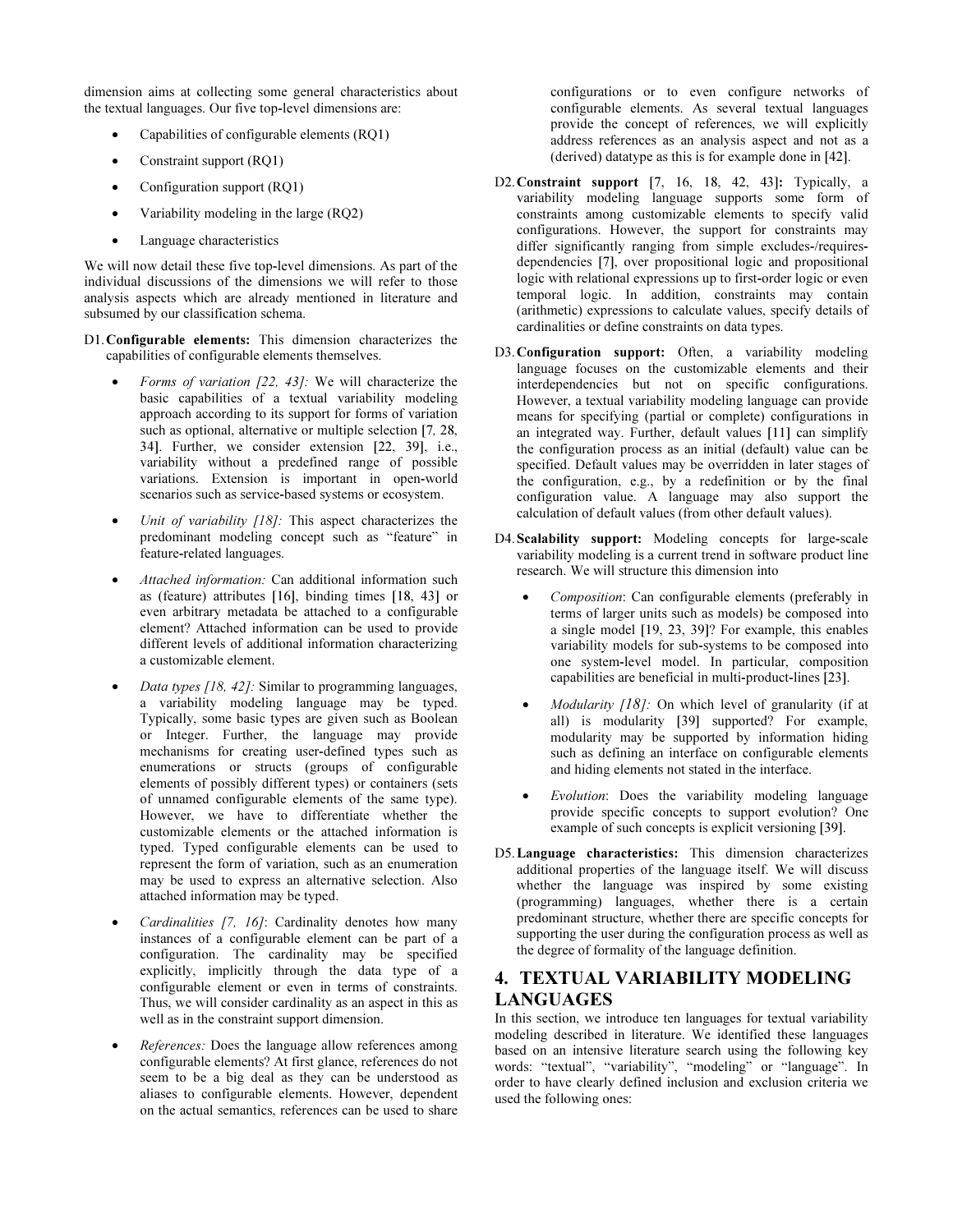- Designed for sole variability modeling by humans, i.e., configurable elements or constraints can be specified.
- Described in terms of a complete language specification.
- Described in scientific literature (articles, papers, technical reports).
- Interpretable in an automated way such as parsing, semantic analysis, etc.

For identifying relevant approaches in a comprehensive manner, we searched the ACM digital library, IEEE Explore and Scopus and used Google Scolar to cross-check for completeness. In summary, we obtained more than 17 approaches to textual variability modeling. Due to the criteria listed above, we selected ten for our analysis in this paper. We excluded the following approaches: Synthesis [44], the DSL-approach by Völter and Visser [52], the Component Definition Language (CDL) [50] and the XML-based approach by Cechticky et al. [12] due to incomplete or missing language specifications, the Variability Modeling Language (VML) [29] and CDL [50] due to their integration with architecture modeling, the XSchema-based approach by Zhou et al. [53] due to issues with human readability as well as KConfig [47] and eCOS [21] due to missing scientific publications detailing the variability modeling language itself.

Below, we will discuss the ten individual approaches, we selected, as well as their background in the order of their publication. We will compare these approaches in the next section according to our classification schema introduced in Section 3.

The Feature Description Language (FDL) [51] is a textual notation for feature diagrams. The language was constructed by applying design principles of Domain-Specific Languages (DSLs). In addition to the syntax, the authors specify a feature diagram algebra. This algebra is a set of rules for operating on FDL models such as normalization, expansion and satisfaction rules. Further, the authors describe the mapping of FDL models to UML class diagrams for Java code generation. It is interesting to note that the excluded language CDL [50] is very similar to FDL except for some specific types of (component) constraints.

The tree-grammar approach by Batory [6] represents cardinalitybased feature diagrams using (iterative) tree grammars. In particular, Batory represents constraints in terms of propositional formulae. The approach is implemented in a tool called GUIDSL as part of the AHEAD tool suite [5]. GUIDSL provides reasoning capabilities by employing a truth maintenance system.

The Variability Specification Language (VSL) [1, 37] aims at the integration of prominent feature modeling approaches with configuration links and variable entities. In VSL, configuration links are a specific form of references. Variable entities enable the modeling of predefined chains and networks of configurations interrelated by configuration links. VSL is a part of the Compositional Variability Management framework (CVM) [1], which also provides graphical views on VSLs as feature diagrams.

The Simple XML Feature Model (SXFM) is a textual format for representing variability models rather than a variability modeling language. SXFM is used in the feature model repository Software Product Lines Online Tools (S.P.L.O.T) [30, 31]. Basically, the approach is similar to tree-grammars by Batory [6] as SXFM embeds a textual representation of the tree including Boolean constraints into XML elements.

FAMILIAR [2, 3] is a scripting language which aims at defining, combining, analyzing and manipulating feature models. Due to the scope of this paper, we will focus on the variability modeling concepts rather than on the scripting language capabilities. The Eclipse-based tools of FAMILIAR consist of a textual editor, an interpreter as well as various model format, reasoner, and graphical editor integrations.

The Text-based Variability Language (TVL) [10, 15, 16] is a textual feature modeling notation. TVL was developed based on the experience that graphical feature modeling is a barrier to industrial adoption from a psychological as well as from a rational point of view [16]. TVL is designed as a scalable and lightweight approach to textual feature modeling, including cardinality-based decomposition, feature attributes and modularization mechanisms. The reference implementation of TVL contains a parser and a reasoning library.

µTVL (micro TVL) [14] is a subset of TVL which aims at core feature modeling. Basically, µTVL drops some types and changes some semantics. Further,  $\mu$ TVL enables multiple feature trees in one model. The µTVL tool support is integrated into the Abstract Behavioral Specification (ABS) suite and a specific reasoner allows analyzing the satisfiability of  $\mu$ TVL variability models.

The CLAss, FEature, Reference approach (Clafer) [4] combines meta-modeling (of classes) with first-class support for feature modeling. Clafer aims at a minimal number of concepts with a uniform semantics. Clafer provides specialization and extension layers via constraints and inheritance, explicit containment, cardinalities, multiple instances and (object) references. Tool support for Clafer consists of a parser, a semantic analyzer, a code generator for Alloy [26] and a reasoning mechanism.

VELVET [38] aims at support for separation of multidimensional concerns in feature-based variability modeling. Some basic concepts in VELVET are inspired by TVL. VELVET provides several mechanisms to combine the individual models, i.e., concerns, into a common variability model. The tool support for VELVET includes a parser, a dependency analyzer as well as format conversion tools, e.g., to transform SXFM into VELVET.

The INDENICA Variability Modeling Language (IVML) [36] is developed in the EU-funded project INDENICA [35] on customization and integration of service platforms. IVML is designed as a scalable, textual variability modeling language, which supports the variability modeling requirements that are relevant to support the customization of complex service platform ecosystems [22, 40]. These requirements include non-Boolean variability, complex dependencies, large-scale variability, quality of service constraints and support for software ecosystems. Although these requirements may imply a specialized variability language for service-based systems, IVML was designed as a general-purpose variability modeling language based on a decision modeling approach [41]. IVML is also integrated into the Eclipse-based EASy-Producer Tool [23].

#### 5. LANGUAGE CLASSIFICATION

In this section, we classify the textual variability modeling languages described in the last section according to our classification schema. We will structure this section according to the dimensions of our schema introduced in Section 3 and summarize the results in Section 6.

#### 5.1 Configurable Elements

Support for modeling configurable elements is the first dimension (D1) of our classification schema. In this section, we will discuss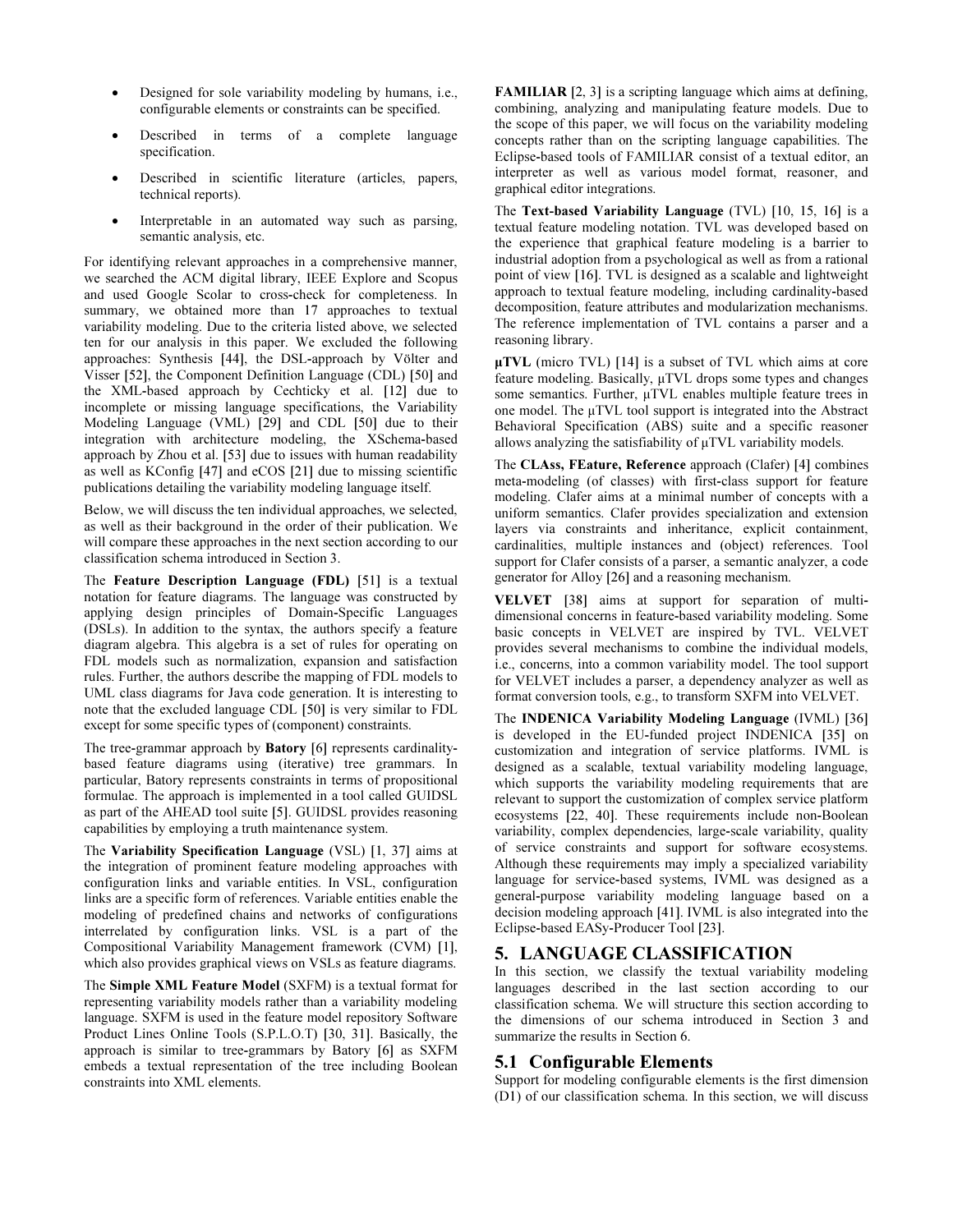|                | Forms of           | Unit of              | Attached                     | Data types                                                             |                       |                           |                                         | Refer-          |                          |
|----------------|--------------------|----------------------|------------------------------|------------------------------------------------------------------------|-----------------------|---------------------------|-----------------------------------------|-----------------|--------------------------|
|                | variation          | variability          | information                  | predefined                                                             | derived               | user-defined              | applies to                              | Cardinalities   | ences                    |
| <b>FDL</b>     | 0.a.m              | feature              |                              |                                                                        |                       |                           |                                         | (x)             |                          |
| <b>Batory</b>  | o, a, (m)          | feature              |                              |                                                                        |                       | ۰                         |                                         | feature         | ٠                        |
| VSL            | $o, a, (m)$ ,<br>e | feature, group       | parameter,<br>user attribute | Boolean,<br>Integer, Float,<br>String                                  |                       | enum                      | parameter,<br>user attribute            | feature, group  | X                        |
| <b>SXFM</b>    | 0, a, m            | feature, group       | $\overline{\phantom{a}}$     | $\overline{\phantom{a}}$                                               | $\blacksquare$        | $\sim$                    | $\overline{\phantom{a}}$                | group           | $\overline{\phantom{a}}$ |
| FAMILIAR 0,a,m |                    | feature, group       |                              | Boolean.<br>Integer, Real,<br>String, enum,<br>model.<br>configuration | container             |                           | feature.<br>model,<br>configuration     |                 | (x)                      |
| TVL            | o,a,(m),e          | feature, group       | attribute, data<br>block     | Boolean,<br>Integer, Real                                              |                       | enum, struct,<br>constant | attribute                               | group           | $\mathbf{x}$             |
| $\mu$ TVL      | o,a,(m),e          | feature, group       | attribute                    | Boolean.<br>Integer                                                    |                       | ۰                         | attribute                               | group           |                          |
| Clafer         | $o,a,(m),e$ clafer |                      | feature                      | Integer, String                                                        |                       |                           | feature                                 | clafer, feature | $\mathbf{x}$             |
| <b>VELVET</b>  | (o), a, (m),<br>e  | concept,<br>feature  | attribute                    | Boolean.<br>Integer, Float,<br><b>String</b>                           |                       |                           | attribute                               | (group)         |                          |
| <b>IVML</b>    | o.a.m.e            | decision<br>variable | meta-attribute               | Boolean.<br>Integer, Real,<br><b>String</b>                            | container,<br>typedef | enum,<br>compound         | decision<br>variable.<br>meta-attribute | $\mathbf{x}$    | $\mathbf{x}$             |

Table 1: Properties of the configurable elements.

#### (o=optional, a=alternative, m=multiple selection, e=extension, x=supported, (x)=implicitly supported, -=not supported)

the support for the individual analysis aspects of D1. Table 1 summarizes the results of the discussion below. In Table 1, as well as in the following summary tables, the approaches are listed in the sequence given in Section 4.

FDL offers explicit concepts for optional, alternative and multiple selection of features. In FDL, cardinalities can be specified in terms of keywords such as "one-of" or "more-of" implying certain fixed lower and upper limits. However, FDL does neither support data types nor attached information nor references.

The tree-grammar approach by Batory allows expressing optional and alternative selection of features. Cardinalities can be stated in terms of lower and upper bounds and, thus, implicitly allow multiple selection. Similar to FDL, the approach by Batory does not support attached information, types, or references.

Basically, VSL follows the terminology of cardinality-based feature modeling, i.e., units of variation are features and feature groups. VSL supports optional and alternative selection as forms of variation. Further, multiple selection is implicitly supported via cardinalities. Regarding attached information, VSL allows typed parameterized features as well as additional user-specific information in terms of typed attributes. VSL defines four basic types and supports user-defined enumerations. Finally, VSL defines a specific form of references, namely configuration references, which are links between VSL models and their configurable elements to allow the configuration of features depending on the configuration given in the referenced model.

SXFM is rather similar to the tree-grammar approach by Batory. In addition, SXFM supports feature groups with numeric cardinalities.

FAMILIAR allows modeling optional, alternative and mandatory features, but no cardinalities. Types in FAMILIAR are predefined, i.e., no user-defined types can be created. Types are distinguished into primitive and complex types, whereas complex types are accessed through references (akin to Java). Types and, thus, applicable operations, are determined at runtime. Results of operations can be stored in (typed) variables.

TVL provides explicit support for optional and alternative features. In addition, features can be extended by an arbitrary number of refining features providing additional (typed) attributes. TVL provides three basic types as well as user-defined constants and types such as enumerations or structs. Attributes of type struct are treated as a specific type of reference (links). Cardinalities can only be attached to feature groups, which implicitly allow multiple selection. Data blocks may be used to store key-value-pairs of strings.

µTVL inherits several concepts from TVL but drops data blocks, the real type, user defined datatypes, and references.

A Clafer model consists of type definitions and constraints. Type definitions may contain multiple typed features or may be abstract. Clafer supports optional and alternative selection, (implicit) multiple selection as well as extension as forms of variation. In Clafer, alternatives can be expressed as extended types. The basic types are numeric (Integer) and String. Cardinalities can be attached to groups as well as to features. Clafer supports references in order to express shared instances. Containment features are a unique capability of Clafer expressing the ownership of individual (unshared) instances.

The top-level element of a VELVET model is the "concept", which acts as the root of a feature tree. A feature tree consists of features and feature groups. The forms of variation are (implicit) optional, alternative, and multiple selection, the latter through cardinalities. Features may further be specified by typed attributes using one of the predefined basic types. The feature tree in a "concept" may be extended in subsequent models. VELVET supports two types of group cardinalities, namely "someof" and "oneof" but no lower or upper limits can be stated explicitly.

Configurable elements in IVML are represented by a typed decision variable. IVML supports Boolean, numeric (Integer,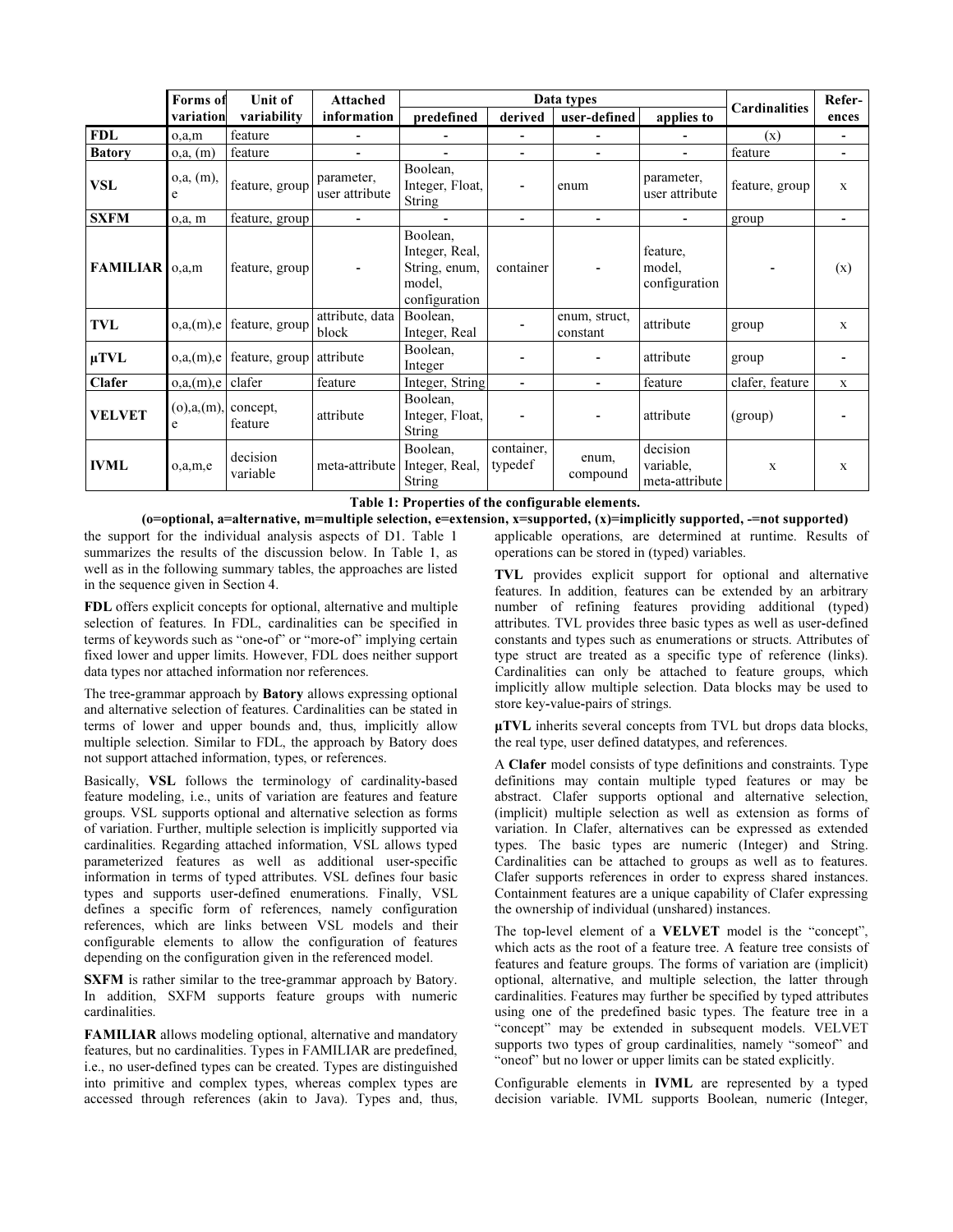|                                         | constraint expressions |                    |     |   | cardi-                                    | type          |                   |
|-----------------------------------------|------------------------|--------------------|-----|---|-------------------------------------------|---------------|-------------------|
|                                         | basic                  | proposi-<br>tional |     |   | first- relati arith-<br>order -onal metic | na-<br>lities | restrict-<br>tion |
| <b>FDL</b>                              | X                      |                    |     |   |                                           |               |                   |
| <b>Batory</b>                           |                        | X                  |     |   |                                           |               |                   |
| VSL                                     | X                      | (x)                | (x) |   | X                                         |               | X                 |
| <b>SXFM</b>                             |                        | (x)                |     |   |                                           |               |                   |
| <b>FAMILIAR</b>                         |                        | X                  |     |   |                                           |               |                   |
| TVL                                     |                        | X                  |     | X | X                                         |               | X                 |
| uTVL                                    | X                      | X                  |     | X | X                                         |               |                   |
| <b>Clafer</b>                           |                        | X                  | (x) | X |                                           |               |                   |
| <b>VELVET</b>                           |                        | X                  |     | X | -                                         |               |                   |
| IVML                                    |                        | X                  | X   | X | X                                         | X             | X                 |
| <b>Table 2: Constraint capabilities</b> |                        |                    |     |   |                                           |               |                   |

#### (x=supported, (x)=partially supported, -=not supported)

Real) and String as basic types. The model can define derived types such as typed container (set, sequence) as well as (constrained) type aliases. In addition, enumerations as well as compounds of decision variables can be specified. Due to these types, IVML supports optional, alternative and multiple selection as well as extension (of compounds) as form of variation. Further, each decision variable can be attributed by user-defined typed variables (meta-attributes), e.g., to represent binding times. Metaattributes are equipped with the same expressiveness as decision variables and may, in particular, be used in constraints. In IVML, cardinalities are implicitly represented by the types of the decision variables and may be further restricted by constraints. IVML also supports references, i.e., aliases to shared decision variables.

Although we did not explicitly consider decomposition [16, 18, 43] as an analysis aspect, it is interesting to note that all approaches provide some kind of decomposition. Feature-based approaches rely on the feature decomposition hierarchy, Clafer on containment and IVML on the nesting of compounds.

#### 5.2 Constraint support

Constraint support is the second dimension (D2) in our classification schema and characterizes the capabilities of textual variability modeling languages in defining restrictions for valid configurations. Table 2 summarizes the results of the discussion below. We discuss the supported type of logic, whether arithmetic expressions can be used in constraints, whether constraints can be used to specify cardinalities or even dependencies among cardinalities and whether types can be restricted using constraints.

FDL supports only basic dependencies such as required, excluded, or included features.

The constraint capabilities in Batory's approach rely on propositional logic. The tree-grammars in this approach are implicitly mapped to propositional constraints by production rules in order to validate optional and alternative selections. Thus, propositional constraints are supported for cross-tree constraints.

VSL provides basic dependencies (needs, excludes, alternatives, suggests, impedes), propositional formulae without implications and arithmetic expressions in constraints. The value range of types can be restricted. In case of numeric types, interval expressions on constant values can be specified, i.e., VSL supports a specific form of relational expressions. In case of String parameters, regular expressions can be specified for type restriction.

SXFM supports propositional formulae without implications.

FAMILIAR supports propositional formulae including equality operators on content and references.

TVL, µTVL and VELVET provide constraints in terms of propositional formulae with relational expressions for numeric attributes. Further, µTVL offers basic dependencies such as require or exclude as well as arithmetic calculations in constraints. TVL and µTVL support inclusion and exclusion expressions on feature trees. In addition, TVL provides predefined aggregation functions such as calculating the sum of a certain attribute for all features in the feature tree as well as domain expressions for individual attributes.

Clafer supports a specific form of first-order logic. In Clafer, so called default quantifiers such as "some" can be used in combination with propositional expressions and relational expressions for numeric features. Clafer constraints are similar to Alloy constraints [26].

Basically, the constraint language of IVML is a variant of the Object Constraint Language (OCL) [32] with additions for default values and value assignments. Thus, IVML also supports firstorder logic on containers in combination with propositional, relational, and arithmetic expressions. Further, IVML supports the specification of cardinalities (a refinement of the implicit cardinalities discussed in Section 5.10), e.g., by limiting the sizes of containers, and even dependencies among cardinalities. Finally, IVML supports the restriction of existing types using constraints.

#### 5.3 Configuration support

In addition to the specification of configurable elements, their properties and dependencies, a variability modeling language may provide concepts for defining configurations. Basically, this may happen in terms of default values for configuration elements or by value assignments in constraints. Further, a (textual) variability modeling language may also provide specific support for defining partial or complete configurations in an integrated way.

Batory's approach and SXFM do not provide any specific support for configurations.

FDL supports default values given in terms of constants.

FAMILIAR enables the explicit creation of configurations for a given feature model and for a specific configuration the selection, deselection and unselection of features. Although not explicitly stated in literature, we expect that partial configurations can be defined in FAMILIAR.

TVL, µTVL, VELVET and Clafer support only value assignments. However, these languages do not provide explicit concepts for value assignments but rely on constraints which implicitly fix attribute or feature values, respectively.

VSL and IVML provide sophisticated capabilities for defining configurations in an integrated way. VSL defines a specific

|                 | default | value      | configuration |          |  |
|-----------------|---------|------------|---------------|----------|--|
|                 | values  | assignment | partial       | complete |  |
| FDL             | X       |            |               |          |  |
| <b>Batory</b>   |         |            |               |          |  |
| VSL             | X       | X          | X             | X        |  |
| SXFM            |         |            |               |          |  |
| <b>FAMILIAR</b> |         | X          | (x)           | X        |  |
| TVL             |         | (x)        |               |          |  |
| μTVL            |         | (x)        |               | X        |  |
| Clafer          |         | (x)        |               |          |  |
| VELVET          |         | (x)        | X             | X        |  |
| IVML            | X       | X          | X             | X        |  |

| Table 3: Configuration support                          |  |  |  |  |  |
|---------------------------------------------------------|--|--|--|--|--|
| (x=supported, (x)=partially supported, -=not supported) |  |  |  |  |  |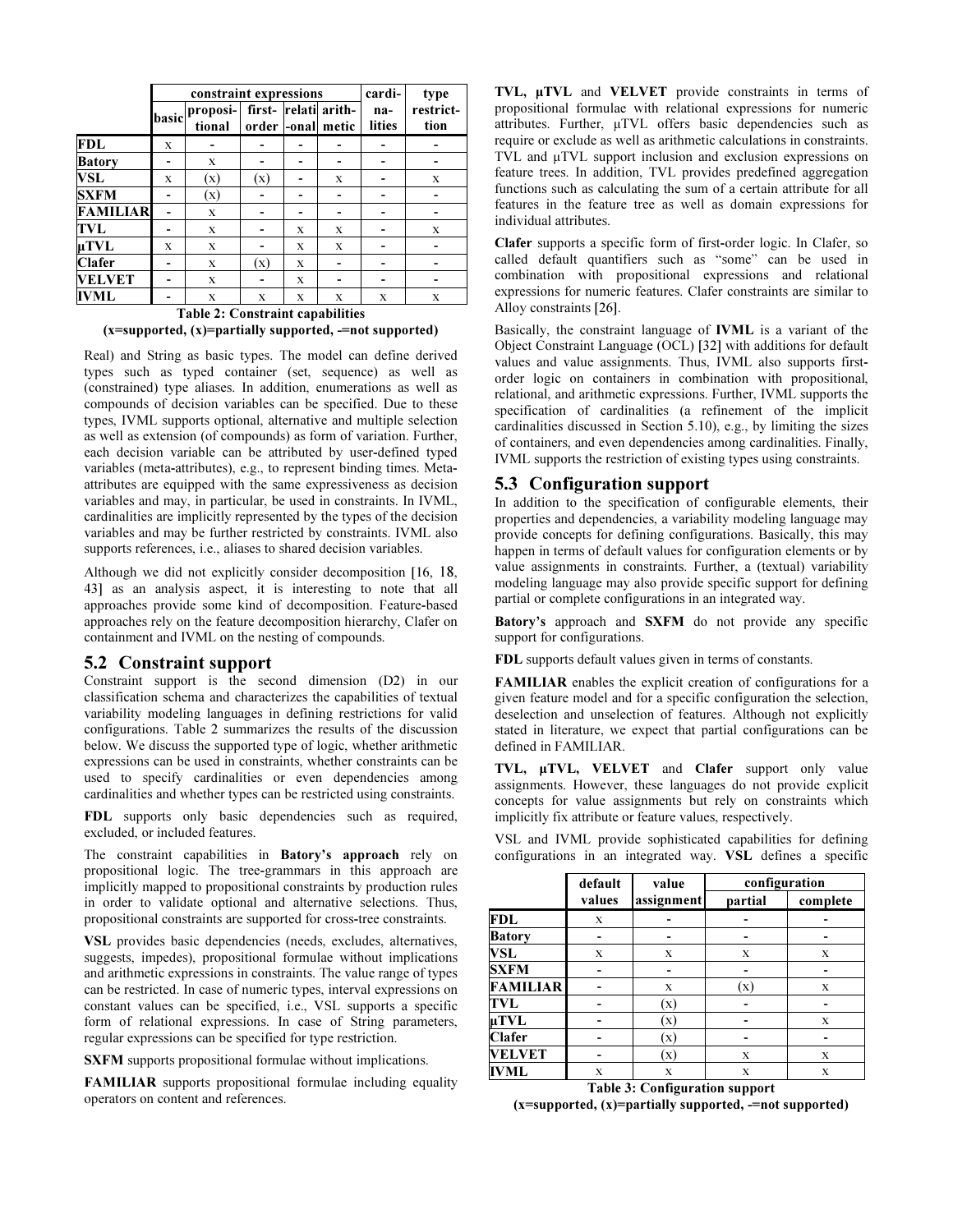concept for configurations which allows fixing the values and the specific cardinalities for individual features. In VSL, existing configurations may be referred and reused in terms of configuration networks. As maintaining such configuration networks may become a tedious process, VSL aims at simplifying this by so called variable entities, i.e., predefined chains and networks of feature configurations. In contrast, IVML does not explicitly distinguish between variability model and (partial) configuration. In IVML, configurable elements are grouped at top-level in "projects". A project may either contain only type definitions, decision variables and default values, i.e., a variability model, or value assignments, i.e., a configuration, or mix these concepts to realize partial, staged and extensible configurations.

#### 5.4 Scalability support

Specifying several thousands of variabilities in a single variability model is similar to realizing a large object-oriented system in one class. Specific concepts such as those used in current programming paradigms are needed to cope with the challenges of large variability models. In this section, we will classify the ten textual variability modeling approaches with respect to their support for fundamental concepts of large product lines (D4), namely composition [19, 23, 39], evolution [42] and modularity [42]. Table 5 summarizes the results.

The historical first approaches in our comparison, namely FDL, Batory's approach and SXFM do not provide mechanisms for variability modeling in the large. Clafer supports composition on type level (containment features) but not on model level.

VSL provides mechanisms for composition and modularity. VSL provides public and private visibility for elements in a variable entity, i.e., for feature models, configurations and references. Further, VSL enables the composition of variable entities. However, no explicit support for evolution is described in [1, 37].

FAMILIAR provides two composition operators, the "merge" operator for overlapping and the "aggregate" operator for disjoint models. In FAMILIAR, modules can be defined on script level (including contained feature models) and individual configurable elements can be exported or hidden.

In TVL and µTVL, models can be included, i.e., composed to a model of larger scale.

VELVET aims at multi-dimensional separation of concerns in variability modeling. For creating models containing the individual concerns, it enables to import the namespace of another model and provides composition in terms of multiple inheritance of "concepts" (including the feature trees), superimposition akin

|                 | related<br>language   | comments            | predominant<br>structure | specification          |  |
|-----------------|-----------------------|---------------------|--------------------------|------------------------|--|
| <b>FDL</b>      |                       |                     | tree                     | grammar                |  |
| <b>Batory</b>   |                       |                     | tree                     | grammar                |  |
| VSL             | C, Java               | $\frac{1}{2}$ /* */ | graph                    | examples               |  |
| <b>SXFM</b>     | <b>XML</b>            |                     | tree                     | examples               |  |
| <b>FAMILIAR</b> | FeatureIDE.<br>(Java) |                     | variables, tree          | (grammar).<br>(formal) |  |
| TVL             | C                     | $^{\prime\prime}$   | graph                    | formal                 |  |
| uTVL            | <b>TVL</b>            |                     | tree                     | formal                 |  |
| Clafer          | Alloy                 |                     | declarations.<br>nesting | examples               |  |
| VELVET          | <b>TVL</b>            |                     | tree                     | grammar                |  |
| <b>IVML</b>     | Java, OCL             | $\frac{1}{2}$ /* */ | declarations.<br>nesting | grammar                |  |

Table 4: Language characteristics (-=not supported)

|                 | composition                                     | evolution        | modularity           |
|-----------------|-------------------------------------------------|------------------|----------------------|
| FDL             |                                                 |                  |                      |
| <b>Batory</b>   |                                                 |                  |                      |
| VSL             | variable entities                               |                  | model, configuration |
| <b>SXFM</b>     |                                                 |                  | namespace            |
| <b>FAMILIAR</b> | merge, aggregate                                |                  |                      |
| TVL             | include                                         |                  |                      |
| uTVL            | include                                         |                  |                      |
| Clafer          |                                                 |                  |                      |
| <b>VELVET</b>   | inheritance,<br>superimposition,<br>aggregation |                  |                      |
| IVML            | import                                          | model<br>version | interface            |

Table 5: Capabilities for large-scale modeling (-=not supported)

to aspect-orientation and aggregation of configurations.

IVML also supports to import existing models, i.e., variability models, configurations and mixed models in terms of their namespaces. To support evolution, imports in IVML may be restricted to a certain range of versions of the referenced model. This enables the independent evolution of IVML models, while keeping the consistency of existing compositions. Regarding modularity, IVML provides the concept of interfaces. An IVML project may specify multiple alternative named interfaces, which export the listed decision variables.

#### 5.5 Language characteristics

All variability modeling languages analyzed in this paper are textual languages. Some of the languages share further commonalities. In this section, we will discuss some of these commonalities such as related (programming) languages explicitly mentioned as a source of inspiration in the related publications, the style of comments, the predominant structure of the models as well as the degree of formality of the language definition (examples, grammar, formal semantics). Table 4 summarizes the results except for user support, as none of the languages provide specific concepts in this regard.

FDL and Batory's approach are structured according to (feature) trees. However, both languages do neither support comments nor provide user support mechanisms. Both languages are specified by their respective grammar.

FAMILIAR is organized in terms of trees (feature models) and variables containing models or derived results. The language is largely inspired by FeatureIDE [49] as well as Java (regarding references). In literature, FAMILIAR is mostly described by examples, some operators are given in formal semantics and the grammar is stated in the online manual [45].

VSL, SXFM, TVL, µTVL and VELVET models are organized as trees. Due to references, VSL and TVL models may form a graph. The SXFM format mostly consists of a tree-grammar embedded into an XML element. The containing XML document contains also the cross-tree constraints. VSL and TVL share concepts with C or Java in order to reduce learning efforts. Consequently, VSL and TVL support C/Java-like comments. µTVL is derived from TVL and VELVET inherits some concepts from TVL but, however, neither the µTVL grammar in [14] nor the VELVET grammar in [48] specify a syntax for comments. While VSL and SXFM are described in terms of examples, VELVET is specified by its grammar and TVL as well as µTVL by their grammar and a formal semantics.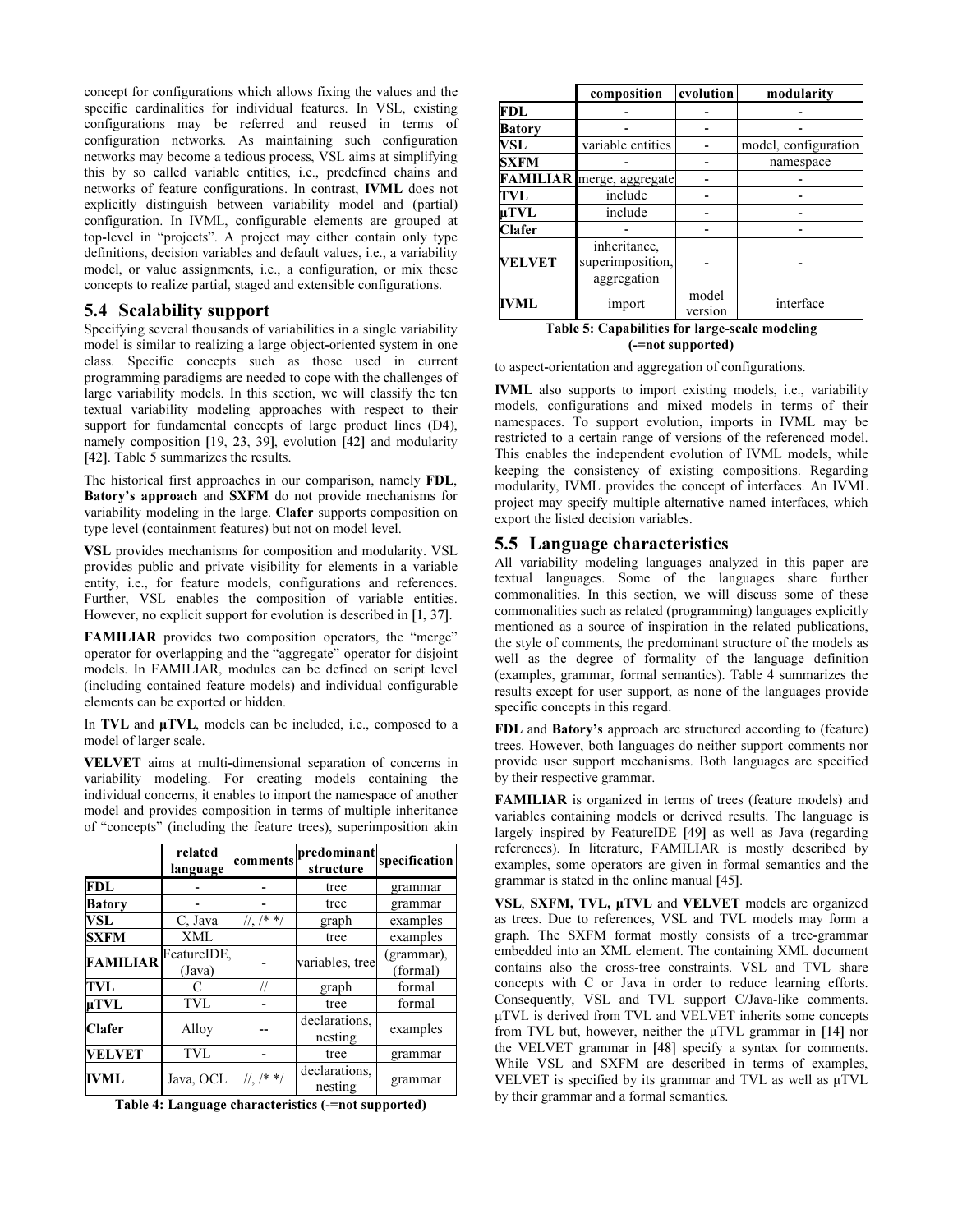Clafer is a combination of feature- and meta-modeling. Clafer models are basically organized by type declarations. Although not explicitly stated in [4], type declarations in Clafer look akin to object-oriented programming languages. The constraint notation of Clafer is modeled after Alloy [26]. Also the comments follow the Alloy syntax. Clafer is described in [4] in terms of examples.

The syntax of the decision variables and type declarations in IVML is inspired by Java while the IVML constraint language shares several similarities with OCL [32]. Comments in IVML are stated in Java syntax. Variable and type declarations (nested in a project) determine the structure of an IVML model. While IVML models themselves do not provide explicit user support, the IVML tooling enables internationalized descriptions for decision variables. IVML is specified by examples and its grammar in [46].

### 6. DISCUSSION

In this section, we discuss the results of our classification. In the last section we collected conceptual details of the individual languages and already summarized them in overview tables. In this section, we will identify common concepts and differences which will finally help answering the research questions of this paper in Section 7. We will structure the discussion according to the dimensions of our classification schema and summarize the conclusion for each individual dimension.

Configurable elements (D1): All textual variability modeling languages support optional, alternative and multiple selection as forms of variation. However, in one language (VELVET), optional selection is the implicit default. Further, in most languages multiple selection is only implicitly available in terms of cardinalities. Recently developed languages support also (different ways for) the extension of already defined configurable elements. Eight approaches rely on feature modeling terminology. Clafer combines feature modeling with meta-modeling. IVML is based on a decision modeling approach. Seven approaches support the specification of cardinalities, two of them using fixed keywords (FDL, VELVET), six via specification of lower and upper level boundaries and one (IVML) via typed configuration elements and constraints. Five approaches support references among elements using rather specific semantics.

Seven approaches implement a type system. Basic types include Boolean, typically Integer, sometimes real-valued types (named either Real or Float) or String. Three languages support userdefined enumerations, two user-defined structs. Five approaches support attached information, mostly in the sense of typed feature attributes. Only IVML uses types to characterize configurable elements themselves so that types indicate the form of variation. Two languages (VSL and IVML) enable some orthogonal type of attached information. This is used in VSL to capture user-specific information while in IVML such meta-attributes can be used in (nearly) arbitrary ways and can even be used in constraints.

We conclude that current textual variability modeling languages provide all the typical concepts of traditional (graphical) variability modeling. Some languages also provide a type system, (typed) attached information or even references among configurable elements and thus go beyond typical capabilities.

Constraint support (D2): Nine textual variability modeling languages allow constraint specifications according to propositional logic. Out of these nine approaches, five support relational expressions (for numerical types) and two first-order logic. Four approaches allow arithmetic expressions in constraints, and three provide concepts for type restrictions using constraints. In summary, five out of all approaches rely on non-Boolean logic, which implies specific challenges for reasoning.

We can summarize that current textual variability modeling languages support rather complex constraint syntaxes and, thus, most of them cover the typical constraints in variability modeling.

Configuration support (D3): Three approaches support default values to simplify the configuration. However, default values impose further challenges for reasoning mechanisms as (dependent on the semantics of the language) defaults may be overridden and, thus, lead to non-monotonic reasoning, i.e., changing default values may invalidate previous conclusions.

Seven approaches support value assignments to define the specific values in a configuration, either as part of constraints or as individual statements. However, only five approaches provide explicit configuration concepts and three of them explicitly support partial / staged configuration.

Variability modeling in the large (D4): Six approaches provide concepts for composing a model from other models. VALVET offers three different mechanisms for composition, FAMILIAR two, while the remaining four approaches provide exactly one (default) composition mechanism. Only IVML allows restricting compositions based on explicit version numbers to support evolution. Three approaches provide mechanisms for modularity.

In summary, only three of the recent textual variability modeling languages face the challenge of large-scale variability modeling.

Language characteristics (D5): Eight approaches rely on (feature) trees as predominant structure. The remaining two are structured in terms of sequences of type declarations (of Clafers or decision variables) or variables (FAMILIAR). Four approaches support comments. Three of these approaches are inspired by Java or C in order to simplify the uptake in practice. No approach provides user support for the configuration process. Three languages are described in terms of examples, five also by their grammar and three (TVL and µTVL, FAMILIAR for selected operations) using formal semantics.

It seems that most approaches analyzed in this paper were developed in isolation, while taking over basic concepts from traditional variability modeling. Three approaches form a new family, namely TVL, VELVET and µTVL, as the latter two derive concepts to some extent from TVL. Further, most languages are (indirectly) inspired by well known programming languages.

## 7. CONCLUSION

Size and complexity of variability models in industry is growing. Some literature reports about variability models with thousands of variables. The highest number of variabilities in a model we know of so far is close to 200.000 configurable elements [11]. Thus, variability modeling approaches must be scalable to effectively support such models. Textual variability modeling languages are one promising approach to provide scalability and understandability. The core idea is to create models in a similar way as software systems are programmed today. However, to cope with such large models, also appropriate concepts for composition and modularization must be provided.

In this paper, we analyzed ten textual variability modeling approaches. We used a classification schema with five dimensions, namely concepts for customizable elements, support for constraints, configuration support, concepts for large-scale variability modeling and general language characteristics. Based on our analysis, we can answer the research questions as follows: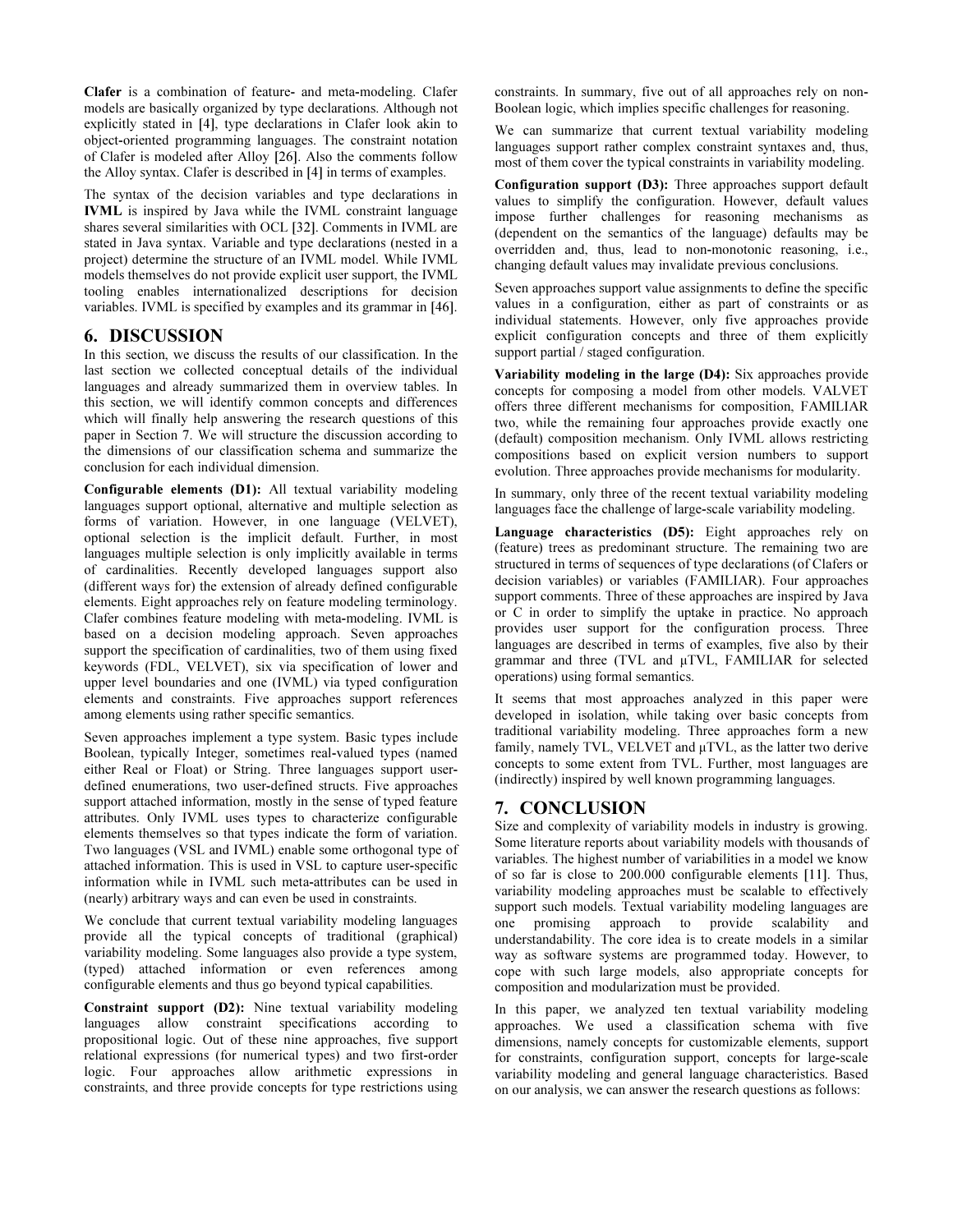*RQ1*: Basically all approaches support the modeling concepts and constraints required for traditional variability modeling. In particular, this is true for those approaches which explicitly represent cardinality-based feature modeling in textual form such as FDL, Batory's approach or SXFM. More recent approaches developed since 2009 such as FAMILIAR, VSL, the TVL family, Clafer or IVML provide advanced variability and constraint modeling capabilities such as configuration references, a type system or non-Boolean constraints.

*RQ2:* Currently, only three approaches (FAMILIAR, VSL and IVML) provide mechanisms to face the challenge of large models. Both provide concepts for modularity including information hiding and composition. Only IVML provides evolution support (version-constrained composition).

In this paper, we analyzed and compared the capabilities of ten textual variability modeling languages on a conceptual level. As a result of this analysis we answered both research questions. Further, we contributed to the current knowledge by reviewing and systematically organizing existing but so far distributed knowledge about textual variability modeling languages. As a more general result of this analysis we see the trend that (textual) variability modeling languages tend to provide even more sophisticated and complex concepts such as type systems, constraints or capabilities for variability modeling in the large. This will lead to new challenges, in particular regarding analyzing and reasoning such models.

We believe that this analysis will provide interesting input to researchers in the area and will help them to further improve their variability modeling techniques. While we believe that our conceptual analysis already provides good data, for the future it would be interesting to let researchers and tool vendors apply their approaches to a common set of modeling problems, e.g., in a contest such as CoCoMe [33], to analyze the individual expressiveness, scalability, advantages and disadvantages.

#### 8. ACKNOWLEDGEMENTS

This work was partially supported by the INDENICA project, funded by the European Commission grant 257483, area Internet of Services, Software & Virtualisation (ICT-2009.1.2) in the  $7<sup>th</sup>$ framework programme.

#### 9. REFERENCES

- [1] A. Abele, Y. Papadopoulos, D. Servat, M. Törngren, and M. Weber. The CVM Framework - A Prototype Tool for Compositional Variability Management. In *WS on Variability Modelling of Software-Intensive Systems (VAMOS'10)*, pages 101–105, 2010.
- [2] M. Acher, P. Collet, P. Lahire, and R. France. FAMILIAR: A Domain-Specific Language for Large Scale Management of Feature Models. *Sci. Comput. Programm.*, 78:657–681, 2013.
- [3] M. Acher, P. Collet, P. Lahire, and R. B. France. Composing feature models. In *SLE*, pages 62–81, 2009.
- [4] K. Bak, K. Czarnecki, and A. Wasowski. Feature and Metamodels in Clafer: Mixed, Specialized, and Coupled. In *Conf. on Software Language Engineering (SLE '10)*, pages 102– 122, 2010.
- [5] D. Batory. AHEAD Tool Suite. http://www.cs.utexas.edu/users/schwartz/ATS.html [validated: February 2013].
- [6] D. Batory. Feature Models, Grammars, and Propositional Formulas. In *Software Product Line Conference (SPLC'05)*, pages 7–20. 2005.
- [7] D. Benavides, S. Segura, and A. Ruiz-Cortes. Automated Analysis of Feature Models 20 Years Later: A Literature Review. *Information Systems*, 35:615–636, 2010.
- [8] T. Berger, R. Rublack, D. Nair, J. Atlee, M. Becker, K. Czarnecki, and A. Wasowski. A Survey of Variability Modeling in Industrial Practice. In *WS on Variability Modelling of Software-intensive Systems (VaMoS '13)*, pages 1–8, 2013.
- [9] D. Beuche. Modeling and Building Software Product Lines with Pure::Variants. In *Software Product Line Conference (SPLC '08)*, page 358, 2008.
- [10] Q. Boucher, A. Classen, P. Faber, and P. Heymans. Introducing TVL, a Text-based Feature Modelling Language. In *WS on Variability Modelling of Software-intensive Systems (VaMoS'10)*, pages 159–162, 2010.
- [11] H. Brummermann, M. Keunecke, and K. Schmid. Formalizing Distributed Evolution Information System Ecosystems. In *WS on Variability Modeling of Software-Intensive Systems (VaMoS '12)*, pages 11–19, 2012.
- [12] V. Cechticky, A. Pasetti, O. Rohlik, and W. Schaufelberger. Xml-based feature modelling. In *Conf. Software Reuse (ICSR '04)*, pages 101–114, 2004.
- [13] L. Chen, M. Ali Babar, and N. Ali. Variability Management in Software Product Lines: A Systematic Review. In *Software Product Line Conference (SPLC '09)*, pages 81–90, 2009.
- [14] D. Clarke, R. Muschevici, J. Proença, I. Schaefer, and R. Schlatte. Variability Modelling in the ABS Language. In *Symposium on Formal Methods for Components and Objects (FMCO'10)*, pages 204–224, 2010.
- [15] A. Classen, Q. Boucher, P. Faber, and P. Heymans. The TVL Specification. Technical Report P-CS-TR SPLBT-00000003, PReCISE Research Center, University of Namur, 2010.
- [16] A. Classen, Q. Boucher, and P. Heymans. A text-based approach to feature modelling: Syntax and semantics of TVL. *Sci. Comput. Program.*, 76:1130–1143, 2011.
- [17] A. Classen, P. Heymans, and P.-Y. Schobbens. What's in a Feature: A Requirements Engineering Perspective. In *Conf. on Fundamental Approaches to Software Engineering (FASE'08)*, 2008.
- [18] K. Czarnecki, P. Grünbacher, R. Rabiser, K. Schmid, and A. Wasowski. Cool Features and Tough Decisions: A Comparison of Variability Modeling Approaches. In *WS on Variability Modelling of Software-Intensive Systems (VaMoS '12)*, pages 173–182, 2012.
- [19] K. Czarnecki, S. Helsen, and U. Eisenecker. Staged Configuration Using Feature Models. In *Software Product Line Conference (SPLC'04)*, pages 162–164, 2004.
- [20] K. Czarnecki, S. Helsen, and U. Eisenecker. Staged through specialization and multi-level configuration of feature models. *Software Process Improvement and Practice*, 10(2):143–169, 2005.